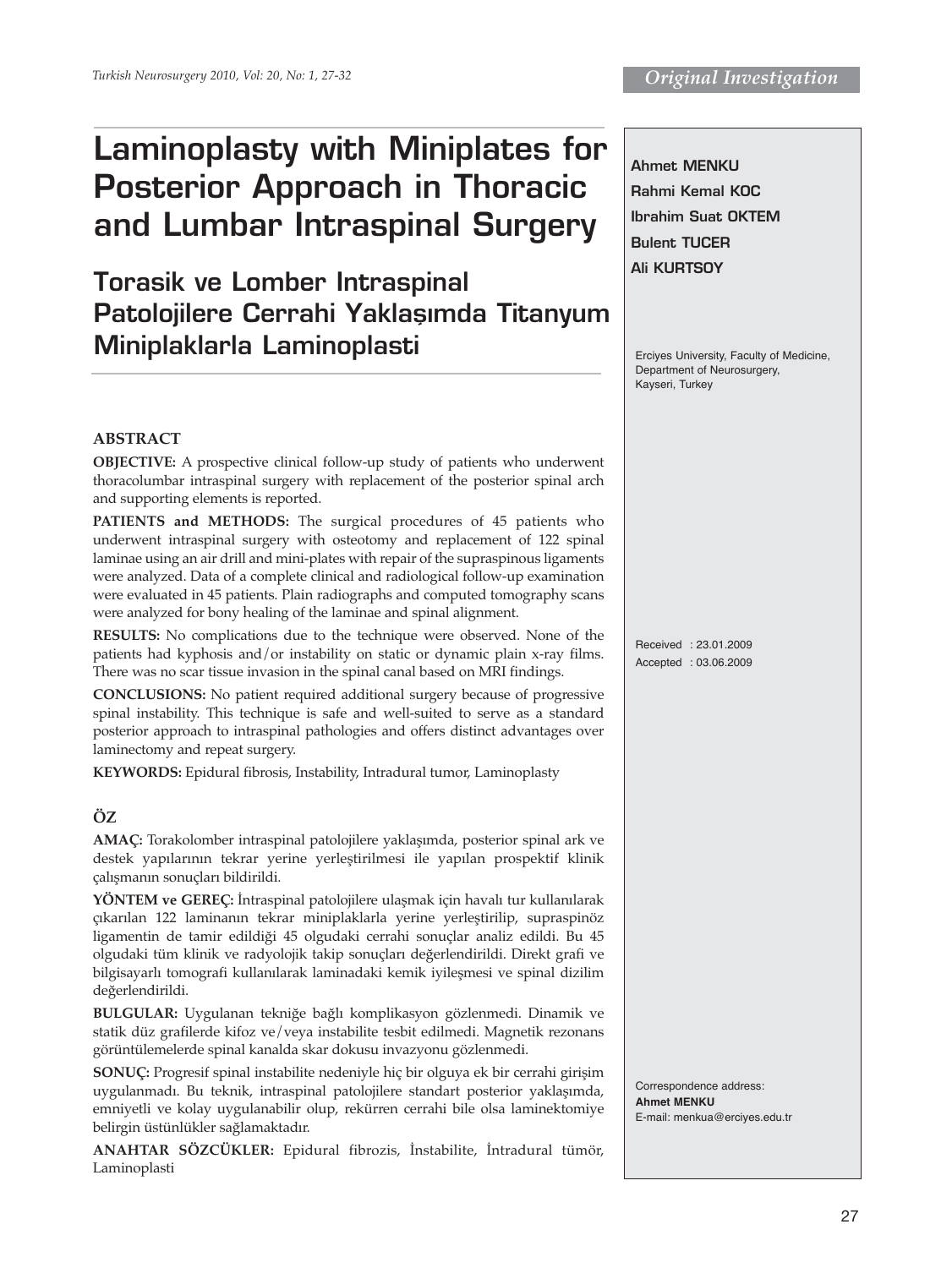### **INTRODUCTION**

The replacement of laminae after an intraspinal approach was first described by Raimondi et al. (27) in 1976. A variety of techniques using the reduction procedure for the removal of the spinal cord and cauda equina tumors were afterwards developed to prevent post-operative spinal deformities or avoid the formation of adhesions to surrounding tissues (3,4,6, 11,15,19,21,23,33). The physiologic roles of the vertebral arch, supraspinous ligament, and interspinal ligament include a tethering or tension constraint during anterior flexion, support for the dorsolumbar fascia and muscles in all body positions, and an extension block or restraint during extension. Laminectomy provides a sufficient operative exposure for the safe removal of a spinal tumor. However, several difficulties still exist, including an invasion of the hematoma and scar tissue into the spinal canal, and difficulty in repeat surgery (12,16). Barrier materials are foreign to the human body and carry a risk of infection. However, the lamina is an effective and safe mechanical barrier material. The replacement of a laminar flap using a titanium mini-plate and repairing the supraspinous ligament is safe, wellsuited to serve as a standard posterior approach to intraspinal pathologies, and offers distinct advantages over laminectomy.

### **PATIENTS and METHODS**

Between January 2000 and October 2007, 45 consecutive patients underwent spinal surgeries in which osteoplastic laminotomy with replacement of the laminar flap and fixation with mini-plates, and repair of the supraspinous ligament, was used. The surgical procedures of 45 patients who underwent intraspinal surgery with osteotomy and replacement of a total of 122 spinal laminae using an air drill and mini-plates were analyzed (Table I). After completing the surgical procedures in the interior of the spinal canal, the excised supraspinous ligament was connected with the upper part of the supraspinous ligament with PDS 1.O suture.

Data of a complete clinical and radiological followup examination were evaluated in 45 patients. Plain radiographs and computed tomography scans were analyzed for bony healing of the laminae and spinal alignment. A plain X-ray was obtained for each patient periodically after the surgery, and the surgeon checked the position of the screws and plates. Computed tomography was performed 2 months after surgery, and both examinations were continued until bony fusion was recognized. When callus formation of the replaced laminae was found and no displacement of the screws and plates was identified, the surgeon determined that bony fusion had been achieved. At the latest follow up, we examined the neurological findings, the presence of back pain, and checked the location of the plates, subluxation, and the instability of the affected spine by x-rays, and checked for any scar tissue invasion in the spinal canal or a recurrence of the tumor based on magnetic resonance imaging (MRI) findings and according to the patients' statements and follow-up findings.

#### **RESULTS**

No complications due to the technique were observed. No patients had kyphosis and/or instability on static or dynamic plain x-ray films done at 3, 6, and 12 months. Minor complications, such as cerebrospinal fluid collection and disturbed wound healing occurred within normal ranges. There were no cases of dural, nerve root, or spinal cord injuries attributable to laminotomy or laminar flap replacement. Eight (17.7%) patients complained of moderate-to-severe local pain at the time of follow-up examination and 6 patients stated impaired mobility of the spine at the surgical site. Six (13.3%) patients underwent secondary surgery and 2 (4.4%) patients underwent tertiary surgery because of tumor recurrence.

Bony healing was confirmed radiologically in 91% of the laminae. There was no scar tissue invasion in the spinal canal based on the MRI findings.

### *Representative case report (Case 9)*

A 20-year-old man had an 8-month history of lower back pain and a 2-month history of progressive numbness and paraparesis in both legs. A MRI of his lumbar lesion revealed a huge intradural spinal tumor ranging widely from the 1st to the 5th lumbar spine (Figure 1A, B). At the time of surgery, the laminae from the 1st spine to the 5th lumbar spine were cut using a surgical drill. After removing the spinal tumor, the 4 excised laminae were replaced using titanium miniplates with repair of the supraspinous ligaments. Due to the initial rigid fixation of the replaced laminae, the patient was allowed to walk wearing a soft brace in the first post-operative month. The post-operative diagnosis was a neurinoma.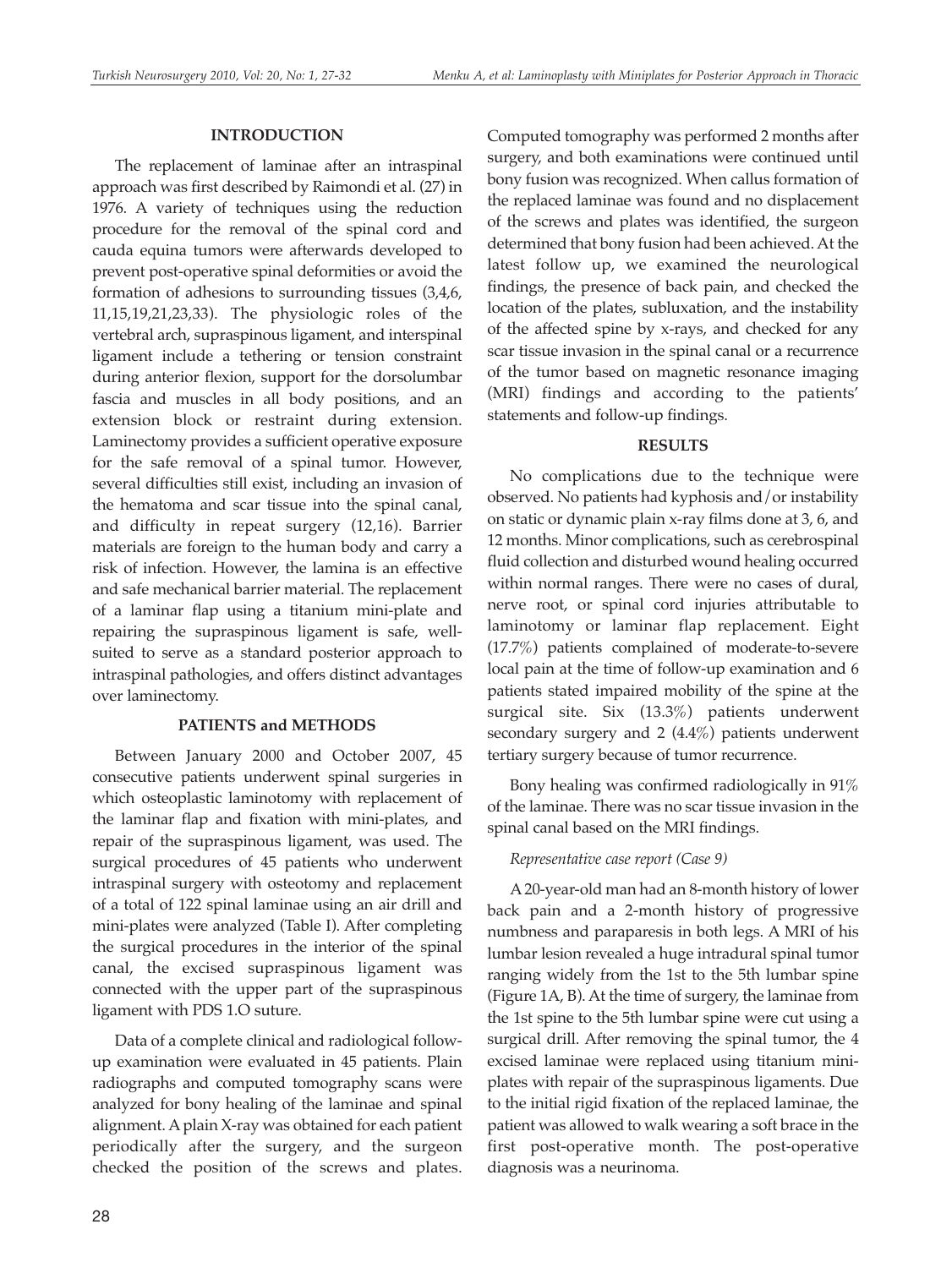| No              | Age/sex           | Diagnosis         | Localisation  | No of segment           |
|-----------------|-------------------|-------------------|---------------|-------------------------|
| $1\,$           | 32/F              | Astrocytoma       | Thoracic      | 3                       |
| $\overline{2}$  | 48/F              | Ependymoma        | Lumbar        | $\overline{4}$          |
| 3               | 54/M              | Dermoid           | Lumbar        | 3                       |
| $\overline{4}$  | 49/M              | Ependymoma        | Thoracolumbar | $\overline{4}$          |
| 5               | 28/M              | Dermoid           | Lumbar        | 3                       |
| 6               | 22/M              | Dermoid           | Lumbar        | 3                       |
| 7               | 19/M              | Astrocytoma       | Thoracic      | $\overline{4}$          |
| 8               | 14/F              | Lipoma            | Lumbar        | 3                       |
| $\overline{9}$  | 20/M              | Neurinoma         | Lumbar        | $\bf 4$                 |
| 10              | 32/M              | Ependymoma        | Thoracic      | $\overline{2}$          |
| 11              | 36/M              | Neurinoma         | Thoracic      | $\overline{2}$          |
| 12              | $\overline{38/F}$ | Astrocytoma       | Thoracic      | $\overline{2}$          |
| 13              | 48/M              | Meningioma        | Thoracic      | $\overline{2}$          |
| 14              | 56/M              | Meningioma        | Thoracic      | $\overline{2}$          |
| 15              | 64/F              | Meningioma        | Thoracic      | $\overline{2}$          |
| 16              | 45/F              | Astrocytoma       | Thoracic      | $\mathfrak{Z}$          |
| 17              | 55/M              | Neurinoma         | Thoracolumbar | 3                       |
| 18              | 52/F              | Ependymoma        | Lumbar        | $\overline{4}$          |
| 19              | 64/F              | Meningioma        | Thoracic      | $\overline{2}$          |
| 20              | 37/M              | Ependymoma        | Lumbar        | 3                       |
| 21              | 15/M              | Dermoid           | Thoracolumbar | $\overline{4}$          |
| 22              | 50/M              | Ependymoma        | Lumbar        | $\overline{4}$          |
| 23              | 43/F              | Ependymoma        | Thoracic      | $\overline{2}$          |
| $\overline{24}$ | 58/M              | Neurinoma         | Lumbar        | $\overline{2}$          |
| 25              | 36/M              | Cavernous angioma | Thoracic      | $\overline{2}$          |
| 26              | 32/F              | Syringomelia      | Thoracic      | 3                       |
| 27              | 68/M              | Meningioma        | Thoracic      | $\overline{2}$          |
| 28              | 46/F              | Neurinoma         | Thoracolumbar | 3                       |
| 29              | 54/M              | Ependymoma        | Lumbar        | $\overline{2}$          |
| 30              | 50/M              | Meningioma        | Thoracic      | $\overline{2}$          |
| 31              | 19/M              | Astrocytoma       | Thoracic      | $\overline{3}$          |
| $\overline{32}$ | 20/F              | Neurinoma         | Thoracolumbar | $\overline{\mathbf{4}}$ |
| 33              | 36/F              | Ependymoma        | Lumbar        | $\overline{2}$          |
| 34              | 58/M              | Ependymoma        | Lumbar        | $\overline{3}$          |
| 35              | 13/F              | Lipoma            | Lumbar        | $\overline{4}$          |
| 36              | 40/F              | Neurinoma         | Thoracic      | $\overline{2}$          |
| 37              | 31/M              | Dermoid           | Lumbar        | $\boldsymbol{4}$        |
| 38              | 52/M              | Astrocytoma       | Thoracic      | $\overline{2}$          |
| 39              | 58/F              | Meningioma        | Thoracic      | $\overline{2}$          |
| 40              | 35/F              | Neurinoma         | Lumbar        | $\overline{2}$          |
| 41              | 46/M              | Cavernous angioma | Thoracic      | $\mathbf{1}$            |
| 42              | 57/F              | Meningioma        | Lumbar        | $\overline{2}$          |
| 43              | 42/M              | Neurinoma         | Thoracolumbar | $\overline{3}$          |
| 44              | 48/F              | Syringomelia      | Thoracic      | $\overline{2}$          |
| 45              | 56/F              | Ependymoma        | Thoracolumbar | $\sqrt{4}$              |

**Table I:** Characteristics of the patients.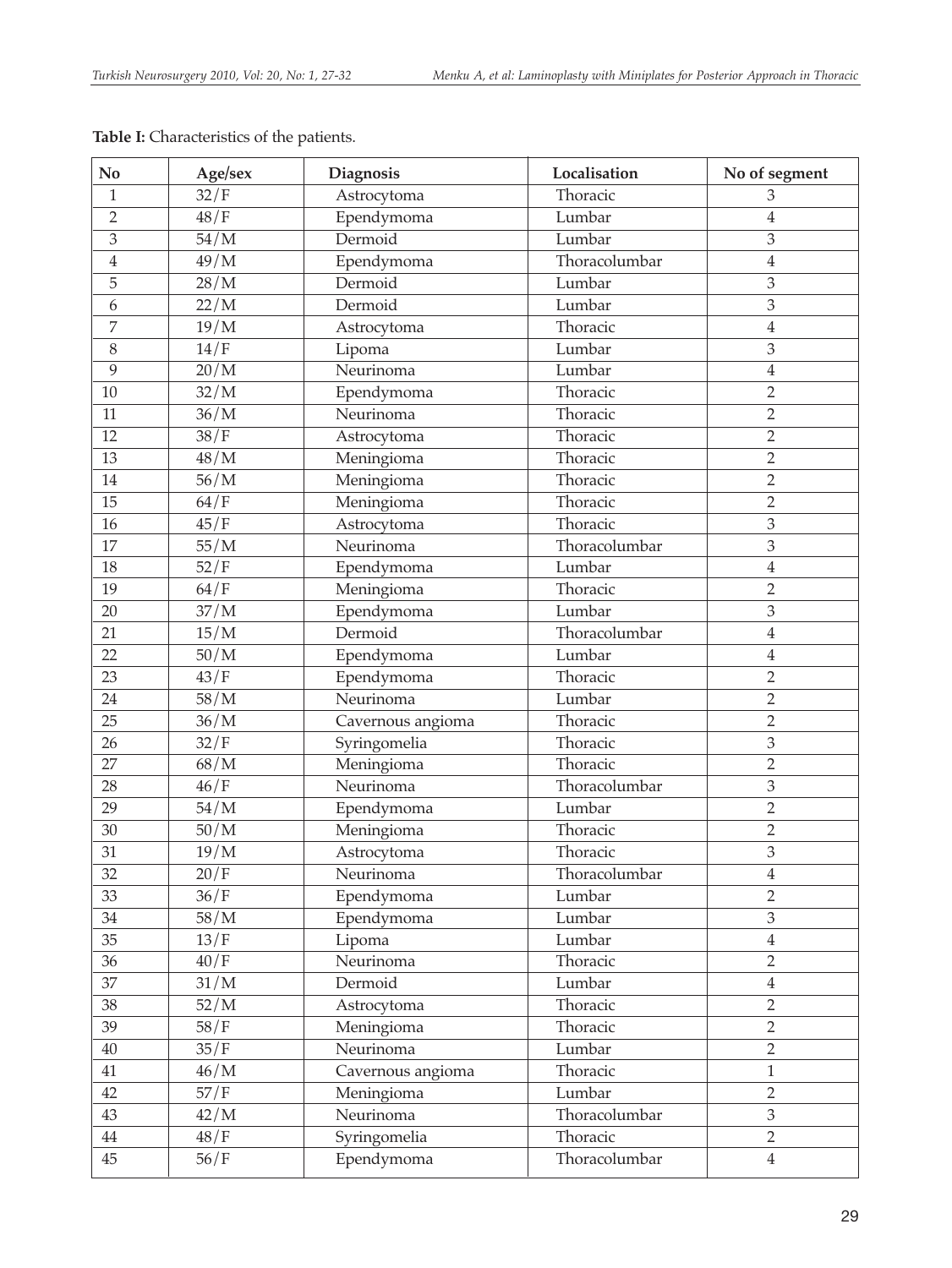



*Figure 1: Sagittal (A) and axial (B) T2 MRI revealing a huge intradural spinal tumor ranging widely from the first to the fifth*  $l$ *umbar spine.* 

The post-operative third month dynamic lumbar xrays showed no lumbar instability (Figure 2A,B) and a MRI performed 1 year post-operatively showed neither residual tumor nor recurrence. The spinal canal remained widely patent without any compromise caused by an epidural scar or other pathologies (Figure 3). Bony fusion of the excised laminae was recognized 3 months after surgery (Figure 4A, B).



*Figure 2: Follow-up A-P (A) and dynamic (B) plain x-ray films showing no kyphosis and/or instability.*

#### **DISCUSSION**

In general, intradural lesions are best approached from the posterior or posterolateral aspect. More bone removal is not necessarily better. The goal of any procedure is to obtain adequate decompression and visualization for intervention and to maintain or, in some cases, to achieve spinal stability. However, the removal of too little bone can increase the risk of a



*Figure 3: Follow-up MRI, sagittal T1 with gadolinium, showing no residual or recurrent tumour or epidural scar formation after one year.*



*Figure 4: Postoperative sagittal (A) and axial (B) computed tomography showing bony fusion of excised laminae recognized at 3 months after surgery.*

dural tear, prevent recognition of a nerve root, or result in incomplete removal of the tumor.

The spine is a dynamic structure that continuously adapts to the movement and position of the body. In the setting of spinal pathology, and following surgery, the normal function of the spinal column may be significantly altered. This can lead to accelerated degeneration of some levels in the spine, as well as a failure of normal function in the muscles and ligaments that support the spine. Thus, the posterior arch of the spine (laminae and supraspinous ligaments) should be preserved in thoracolumbar intraspinal surgery.

The most common surgical procedure for exposing the spinal canal in the thoracic and lumbar spine has been a laminectomy. However, the disadvantages of laminectomy, such as spinal deformity, spinal instability, acceleration of spondylotic changes, constriction of the dura by epidural cicatrices and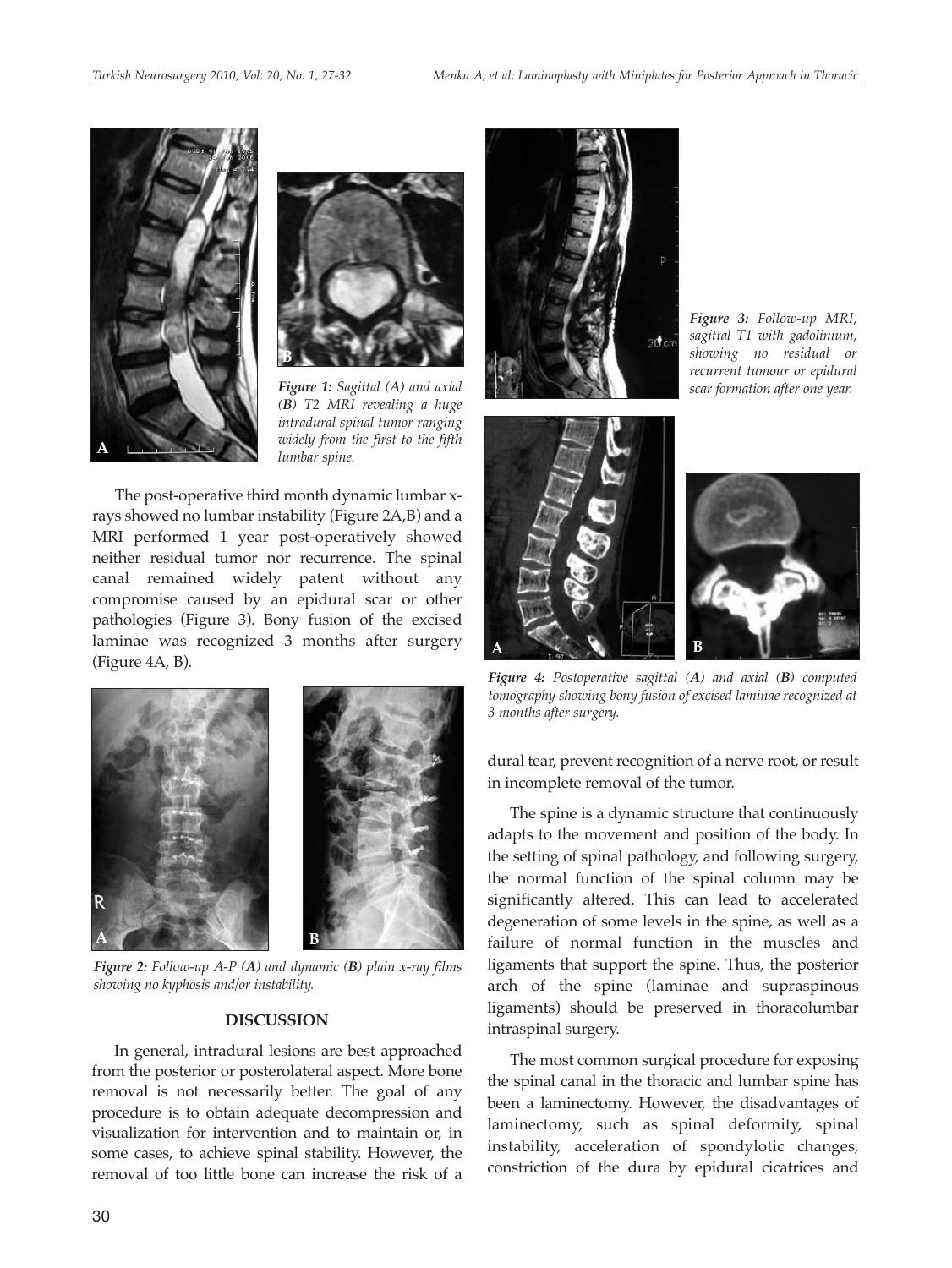adhesions, and lack of posterior bony protection of the spinal cord are frequently quoted in the literature (10, 17,18,20,34,35), and result in recurrence of the pain syndrome and aggravation of a patient's state.

Several reports have given a high success rate after laminectomy (1,2,5,11,25,26). However the rates were decreased to  $< 60\%$  at long-term follow-up (14, 22,25,29). Instability with resultant chronic pain syndrome has been suggested as a potential cause of a poor outcome. Mullin et al. (22) found 54% instability on dynamic lateral radiographs of patients who had decompressive laminectomy with long-term followup. Papagelopoulos et al. (25) reported that the incidence of spinal deformity after multilevel lumbar or thoracolumbar laminectomy occurred in 28% of patients  $\leq 30$  years of age. Iida et al. (10) reported that extensive laminectomy was likely to cause interspinal instability and that resection of the posterior elements of the spine exerted more effect on post-operative spinal instability than discectomy. Tsuji et al. (31) reported that the degree of improvement in low back pain and sensory disturbance was lower than that of other symptoms following extensive laminectomy.

The biomechanical roles of the supraspinous ligament, interspinous ligament, and the vertebral arch include a tethering or tension constraint during anterior flexion, support for the dorsolumbar fascia and muscles in all body positions, and an extension block or restraint during extension (9,24). In addition, many reports, including those published by Hotta (9) and Newman (24), have emphasized the importance of the supraspinous ligament and interspinal ligament in flexion stability. Sano et al. (28) and Joson et al. (13) reported a technique that conserves the supraspinous ligament in laminectomy, and Hirofuji et al. (8) reported a technique that reconstructs the supraspinous ligament and interspinal ligament using artificial ligaments. These methods can ensure control over anterior flexion. In this study, we only cut the upper part of the supraspinous ligament. After finishing the surgical procedures in the interior of the spinal canal, the excised supraspinous ligament was connected with the upper part of the supraspinous ligament with the PDS 1.O suture.

The literature contains a description of numerous methods of protection from sequelae of epidural fibrosis: fatty tissue, amniotic membrane, silicon membranes and plates made of silastic, irrigation of nervous structures by steroids, and non-steroid antiinflammatory drugs. Their efficacy is rather low. Due to these circumstances, there appears to be a tendency to reduction of a traumatic character of surgical interventions with a subsequent spread of surgical techniques (10,17,18,20,34,35). However, the lamina is an effective and safe mechanical barrier material. The replacement of the laminar flap using the titanium mini-plate is safe, well-suited to serve as a standard posterior approach to intraspinal pathologies, and offers distinct advantages over laminectomy

On the other hand, this procedure is not suitable for dumb-bell tumors, which expand into multiple foramina and exhibit multi-directional eroding. In such cases, it is impossible to replace the laminae on the articular facets because the facets have been resected.

Various kinds of laminoplasty have been reported for thoracic and lumbar spine, spinal cord and cauda equina tumors (3,4,6,7,11,15,21,32). The use of miniplates has some advantages over other techniques, such as fixation with drill holes and ties, thus achieving exact realignment of the vertebral arch, immediate stability of the construct, and saving of time.

Laminoplasty procedures may have some benefit, especially when treating a benign disease in young patients (27,30). Progressive post-laminectomy deformity associated with pain requires correction and stabilization by surgical fusion with bone grafting and instrumentation. Posterior bone grafting and instrumentation are usually difficult in these patients because of the small amount of bone surface posteriorly after wide laminectomy. Pseudarthrosis is likely to occur. Combined anterior and posterior approaches are the treatment of choice (18).

Thoracolumbar intraspinal surgery with replacement of the laminar flap using titanium miniplates and repairing the supraspinous ligament is a minimally invasive procedure and has some potential advantages over laminectomy. These were as follows: 1) bony protection of the spinal canal is restored; 2) development of spinal instability and kyphosis is prevented; 3) replacement of the laminae together with the spinous process clearly provides a better cosmetic result after surgery; 4) epidural scar formation observed after laminectomy is avoided; 5) repeat surgery is easy and safe with preserved posterior anatomic landmarks; and 6) function of the paraspinal muscles is supported by reinsertion of the muscles to the laminae with replacement of the laminae.